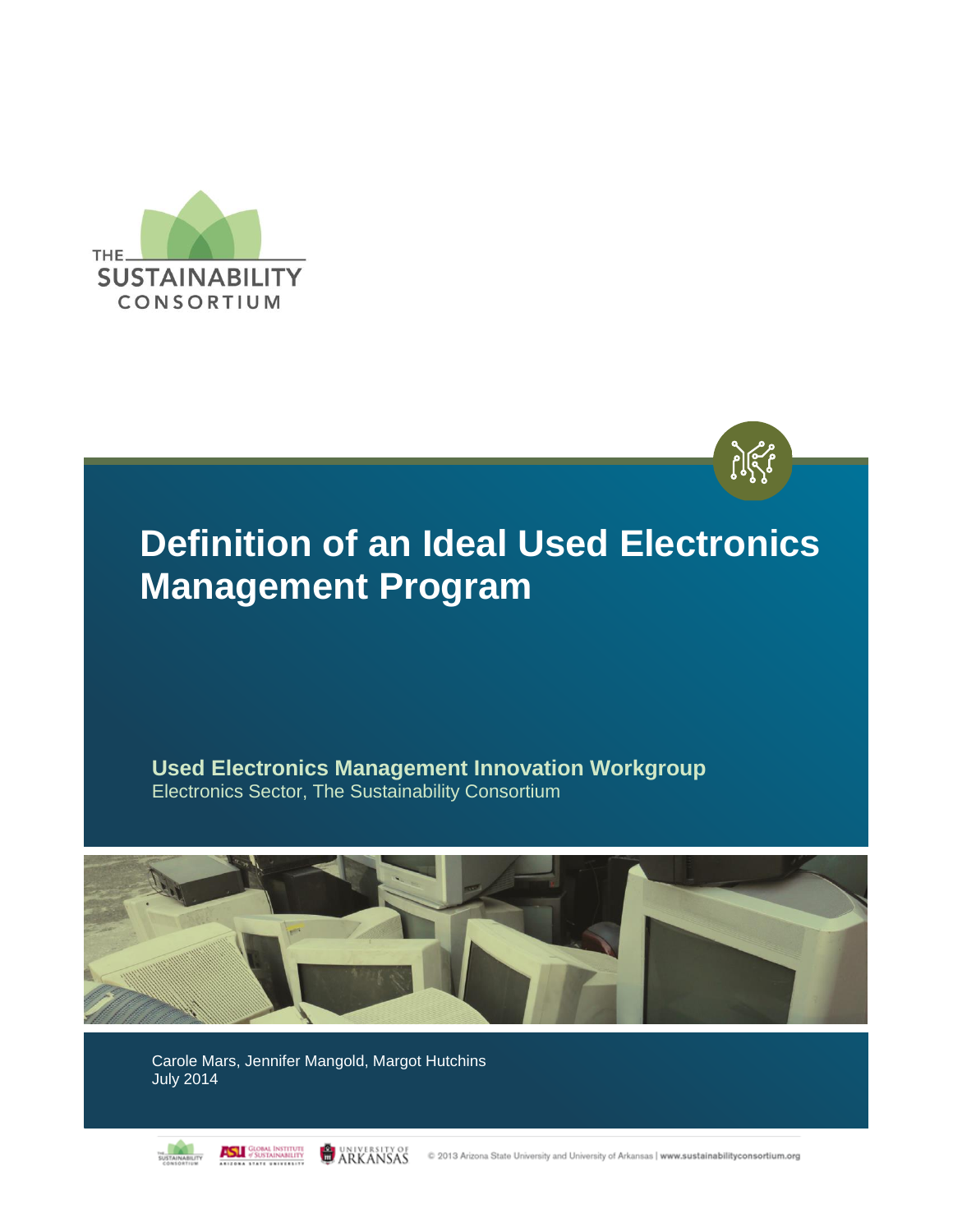About The Sustainability Consortium

The Sustainability Consortium® (TSC®) is an organization of diverse global participants that work collaboratively to build a scientific foundation that drives innovation to improve consumer product sustainability. TSC® develops transparent methodologies, tools, and strategies to drive a new generation of products and supply networks that address environmental, social, and economic imperatives.

The Sustainability Consortium advocates for a credible, scalable, and transparent process and system. The organization boasts over 90 members from all corners of business employing over 57 million people and whose combined revenues total over \$1.5 trillion. The Sustainability Consortium is jointly administered by Arizona State University and University of Arkansas with additional operations at Wageningen University in The Netherlands and has recently launched an office in China. Learn more at [www.sustainabilityconsortium.org.](http://www.sustainabilityconsortium.org/)

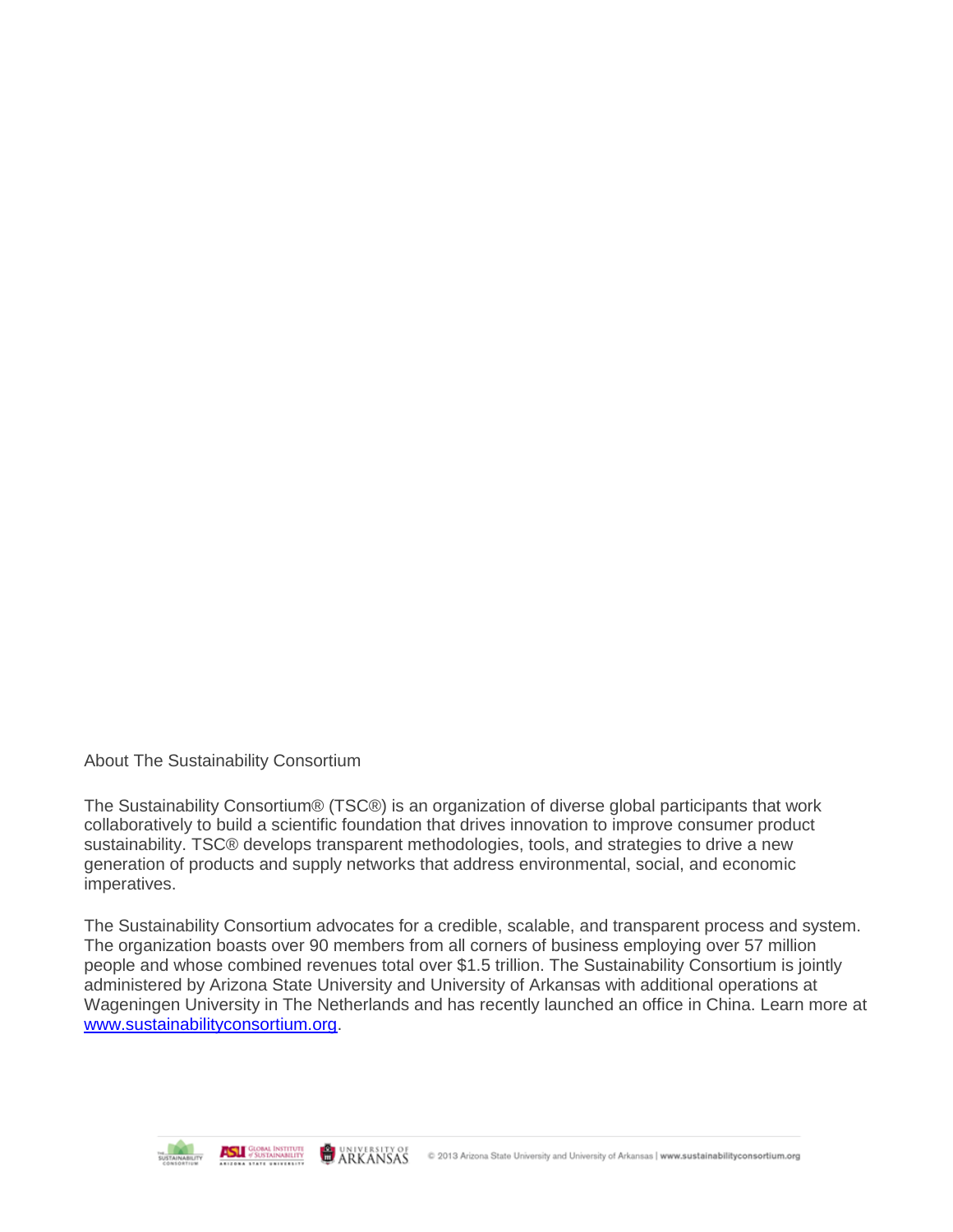

# **Definition of an Ideal Used Electronics Program**

#### **Research Team:**

Carole Mars, The Sustainability Consortium, Arizona State University Margot Hutchins, Laboratory for Manufacturing and Sustainability, UC Berkeley Jennifer Mangold, Laboratory for Manufacturing and Sustainability, UC Berkeley

*The research team thanks The Sustainability Consortium for funding this work.* 

#### **Advisory Panel:**

Jason Linnell, National Center for Electronics Recycling Bill Hoffman, UL Environment

The research team would like to thank representatives following organizations for participating in the Delphi panel:

| <b>Best Buy</b>                                                                  |
|----------------------------------------------------------------------------------|
| <b>Electronic Product Recycling Association</b>                                  |
| Electronic Recyclers International, Inc.                                         |
| <b>Green Electronics Council</b>                                                 |
| Maine Department of Environmental Protection, USA                                |
| Minnesota Pollution Control Agency, USA                                          |
| <b>MRM Recycling</b>                                                             |
| PC Rebuilders & Recyclers                                                        |
| Snohomish County Department of Public Works, Washington State, USA               |
| Sprint                                                                           |
| Umicore Precious Metals Refining                                                 |
| US Environmental Protection Agency, Office of Resource Conservation and Recovery |

*Note: The final ideal program definition presented here is the work of the research team in consultation*  with the individual Delphi panel participants. This document does not represent or constitute an official *statement by any of the participating organizations.* 



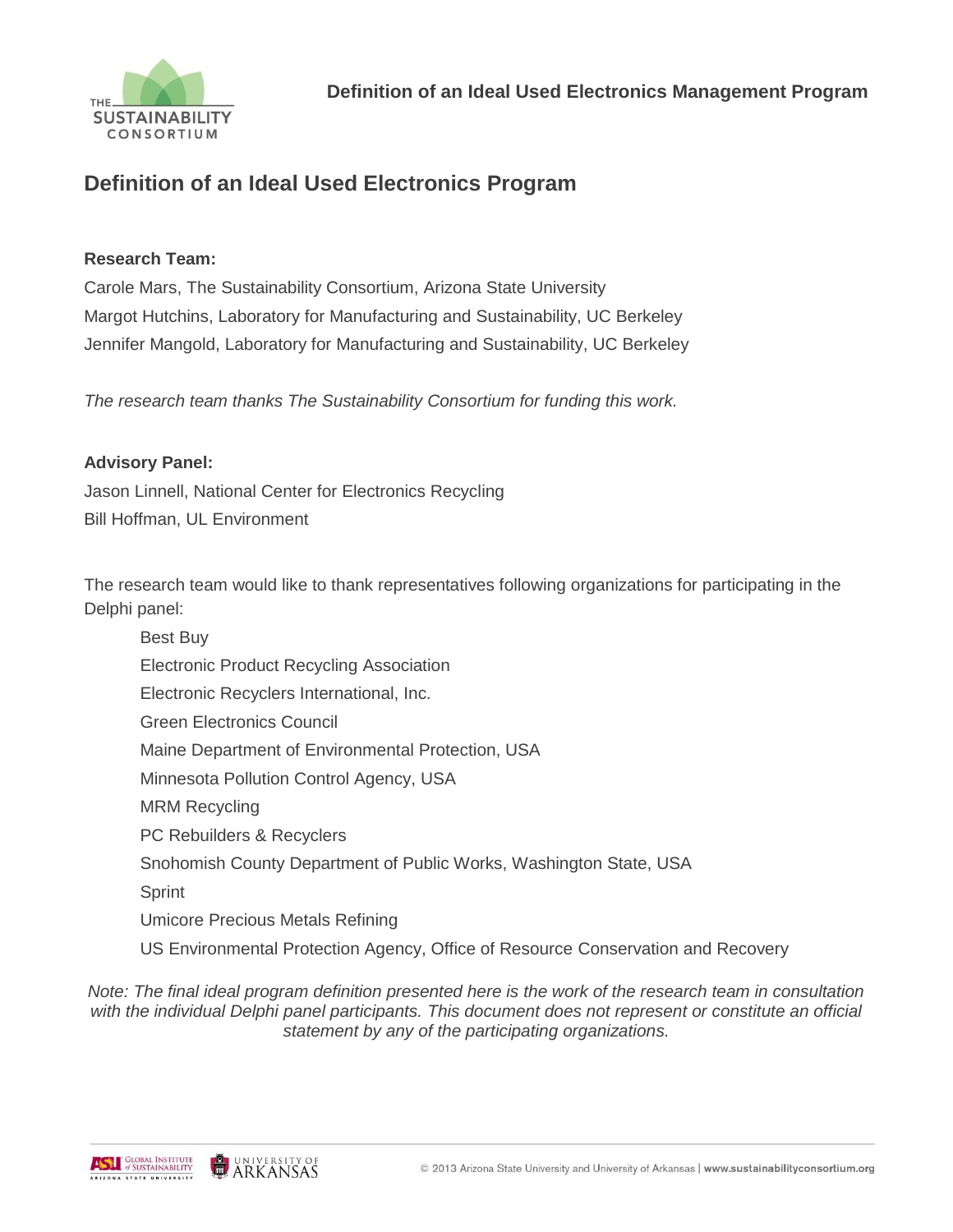### **Introduction**

Because of the wide variety of organizations responsible for developing programmatic solutions to address the challenges of managing used electronics, a wide variety of program measurement and assessment methods are currently employed. In some cases, original electronics manufacturers (OEMs) have developed and are managing their own programs, and in other cases, service providers, government agencies, and consortia have done so. In order for different used electronics programs to improve, learn from one another, and communicate the effectiveness their program to stakeholders, it's desirable to create a shared definition of what the "ideal" used electronics management program is. By creating a definition of the ideal program, we create a framework for assessment, measurement, data sharing, and tool development.

#### **The goal of this document is to present an Ideal Used Electronics Management Program Definition that facilitates organizations designing or implementing such programs.**

The Definition is meant to be pluralistic, providing guidance for all different types of organizations or consortia that might manage a program.

We begin with the premise that an ideal program must itself be sustainable by addressing economic, social, and environmental concerns. A program must strive to protect its workers, the communities and the environment impacted by its operations, prioritize efficient resource use including reuse and refurbishment of equipment, and maintain an economically viable model to ensure that the benefits of the program continue in the future. This is an ambitious goal that may not be attainable today, but one that needs to be defined to drive progress toward ideal performance in this space. Failure to establish sustainable programs will lead to increased costs and environmental and social impacts, legislative pressure, and a continued shortage of infrastructure and capability to transform to a circular economy.

The Definition presented here was developed through the Delphi methodology, which employed an expert panel comprised of multiple stakeholder groups to provide input on what should be included in an ideal program definition and feedback on the Definitions as it was developed. A brief description of methodology and the scope and boundaries that were used to create the Definition can be found in Annex A. A full description of this work and next steps in this project can be found in the companion, "Ideal Used Electronics Management Program Definition - Final Project Report

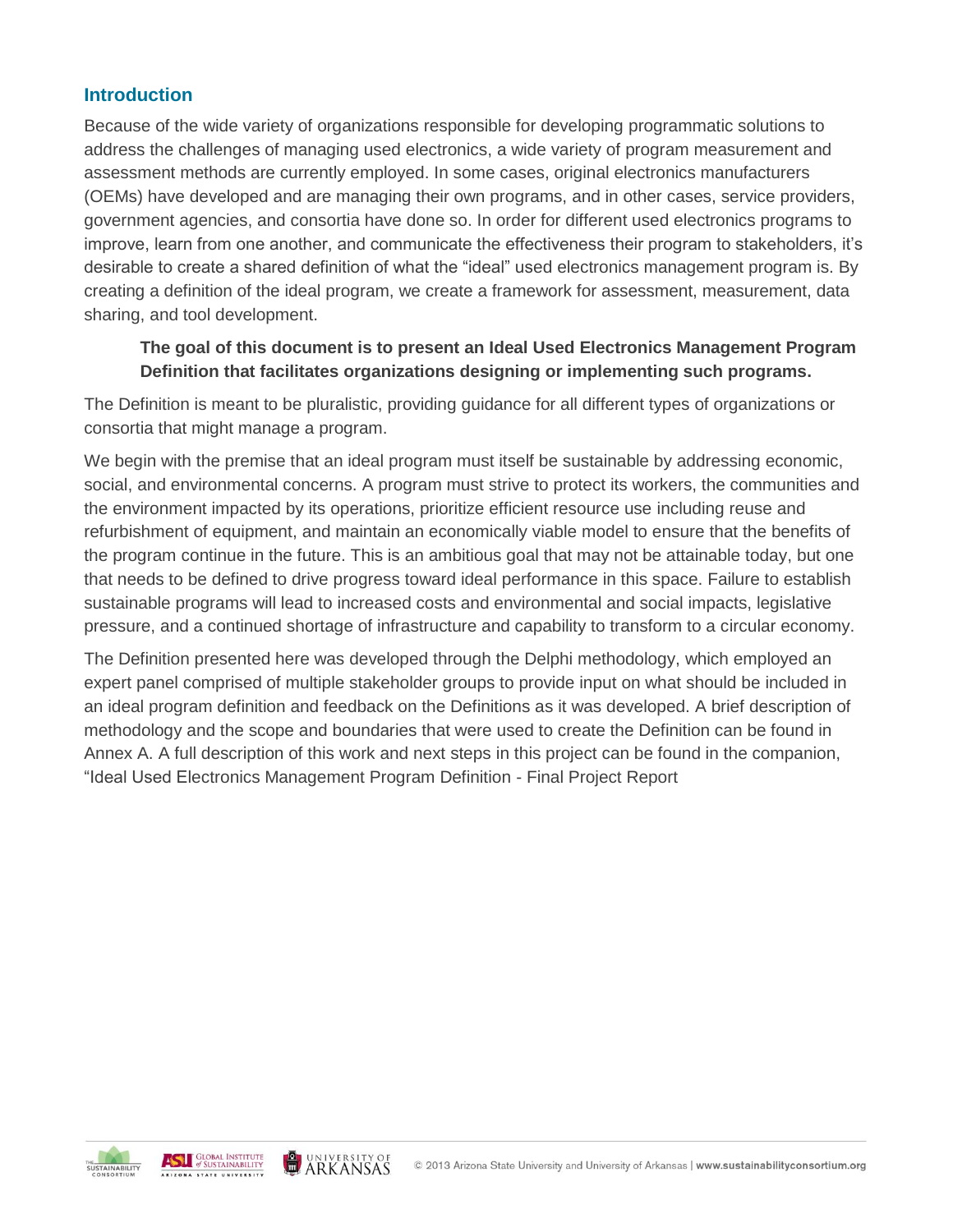# **Used Electronics Management Program Definition**

The following definition of a used electronics management program emerged from the Delphi process:

At a minimum, a used electronics management program enables users of electronics to turn over unwanted items for reuse, repair, refurbishment, or material recovery. Either by itself or with external partners, the program collects, handles, and treats the received products and their component materials through reuse and refurbishment to the final recovery of marketable materials and final disposal<sup>1</sup> of non-marketable fractions<sup>2</sup>.

### **Ideal Used Electronics Management Program Definition**

In contrast, the definition of an ideal used electronics management program is:

An ideal used electronics management program enables users of electronics to turn over unwanted items for reuse, repair, refurbishment, or material recovery. Either by itself or with external partners, an ideal program:

- Responsibly optimizes collection, prioritizes reuse and refurbishment of whole products and components,
- Recovers materials and resources embedded in products, components and materials it handles that cannot be reused,
- Ensures all materials reach a responsible final disposal, and
- Minimizes the negative impact of its operations on the environment, workers, and the communities in which it operates.

In order to organize the framework for assessing the dimensions of an ideal used electronics program presented in the above definition, five primary characteristics of an ideal program have been identified as:

- *Program Performance;*
- *Transparency & Accountability;*
- *Consumer Support & Service;*
- *Considerations for Human Health, Safety, & Rights;*
- *Environmental Stewardship.*

The primary characteristics of an ideal used electronics program and their associated attributes are further defined in the following sections.

<sup>&</sup>lt;sup>2</sup> Non-marketable fraction - post-materials recovery, the fraction of materials from unwanted products received or created by used electronics management programs or their external partners that no longer have a net positive market value as a commodity or feedstock and are disposed of through landfilling or incineration.



 $\overline{a}$ 



<sup>1</sup> Final disposal – the point at which no further processing or recovery of materials can be made and remaining material is either incinerated or landfilled. Incineration may include those facilities with waste-to-energy capabilities.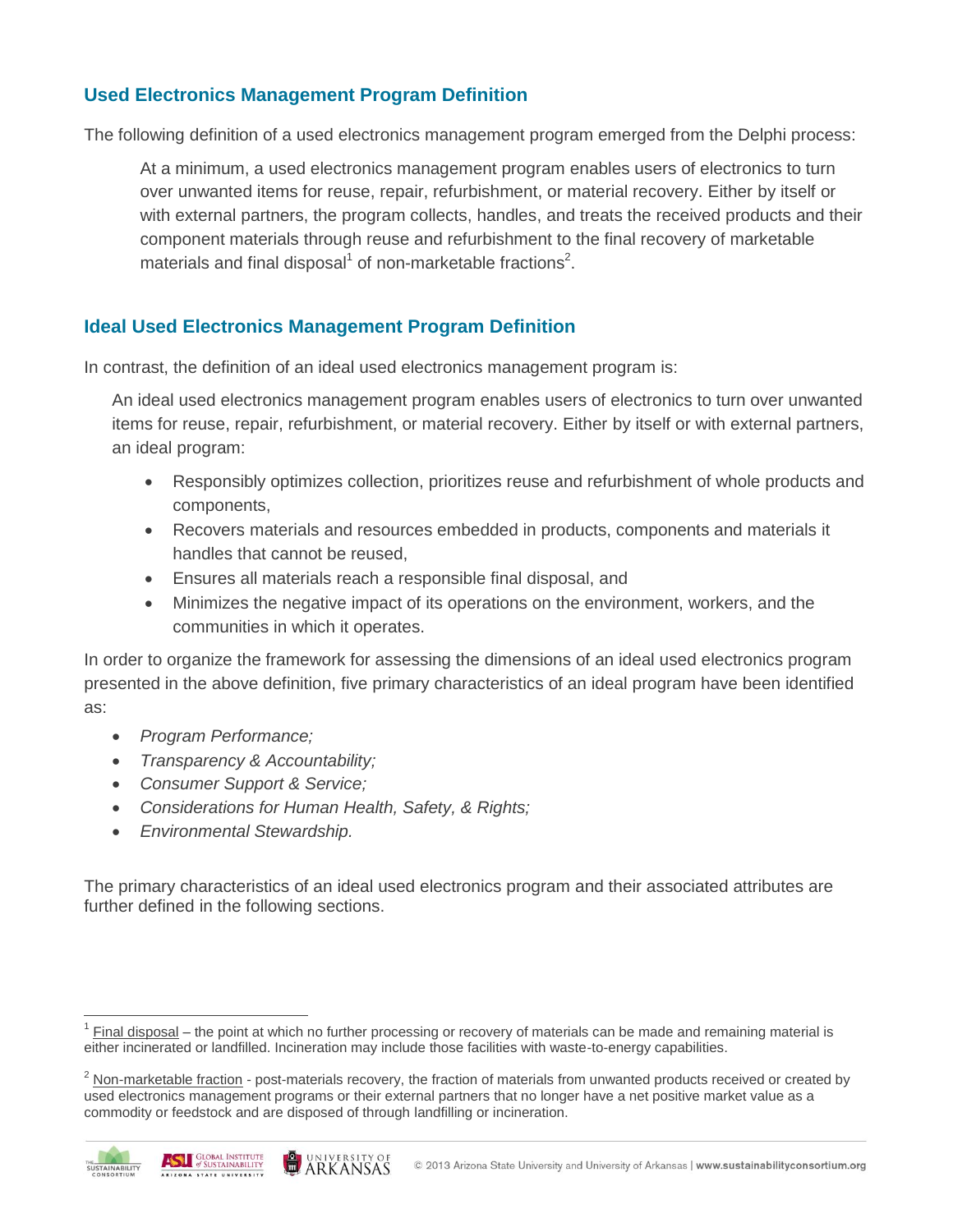# **Program Performance**

Program Performance addresses the overall operation of an ideal used electronics program. Of the three attributes under this characteristic, *Program Tracking & Evaluation* is the foundational attribute required of all programs.

### **Program Tracking & Evaluation:**

An Ideal Used Electronics Program must have clear methods for tracking, evaluating, and communicating program performance relative to goals over time. An ideal program should:

- 1. Meet all applicable international, national, regional and local treaties, laws and regulations in the locations of operations for both the program and all downstream partners;
- 2. Publicly set and communicate time-bound performance goals encompassing all attributes outlined for an ideal used electronics management program;
- 3. Establish a system for evaluating performance against these goals;
- 4. Track progress against the goals over time, with an annual report available to the public summarizing progress made during the previous year on all program goals;
- 5. Track and communicate timely updates on corrective actions taken and improvement plans implemented in response to audit findings, where appropriate.

Programs lacking any aspect of this attribute cannot be considered ideal.

#### **Economic Sustainability:**

An ideal used electronics management program should achieve cost effectiveness and economic stability while maintaining the necessary level of funding to ensure the environmental and social integrity required of an ideal program.

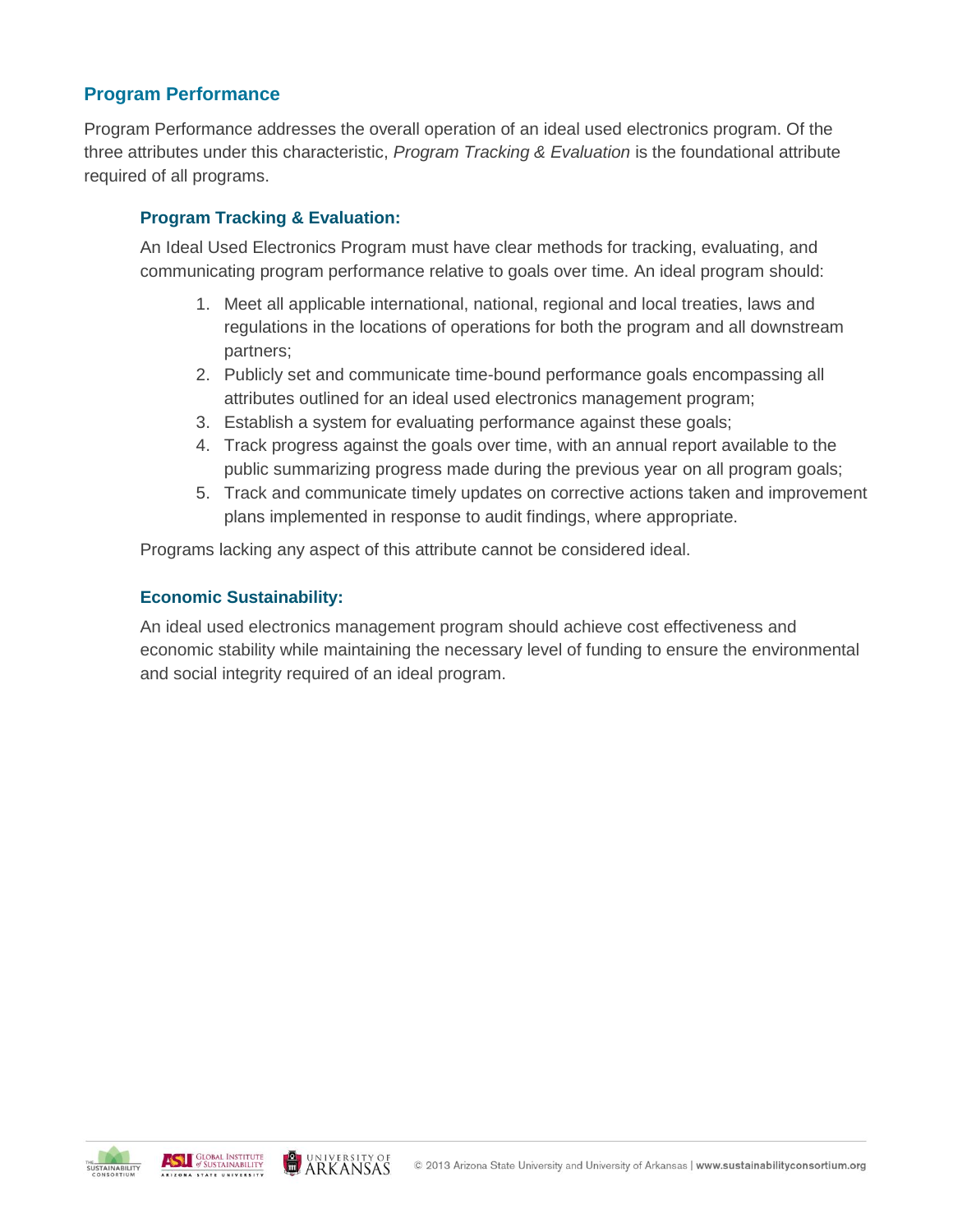#### **Collection Rate<sup>3</sup>**

An ideal used electronics management program should understand and be able to communicate publicly the collection amounts, collection methods, fates of all collected products and their components and materials, and changes in collections over time and with respect to the types of products available on the market as new technologies are released.

 $\overline{a}$ 

Specific metrics and scope for these different aspects will be determined during the development of metrics to assess used electronics management program effectiveness.





<sup>&</sup>lt;sup>3</sup> Collection Rate:

An ideal used electronics program has full visibility on the type, collection methods and fate of the products and product component material they are responsible for.

Method: the mechanism or program feature used to collect the product. (e.g., consumer recycling programs, trade-in programs, asset recovery programs from business customers, lease returns, collection events, charity donations)

Fate: the ultimate endpoint for products and their component materials (e.g., reuse/refurbish, material recovery, and parts recovered/refurbished, landfill)

Which types, methods, and fates are relevant will vary by organization, and are therefore not specified as part of the definition. When relevant, programs run by manufacturers should also report the ratio of product received to product placed on the market to provide a better comparison between the actual performances of different programs, especially as new products and technologies change the type of product on the market versus the products being returned through the program (e.g., LCDs on the market versus CRTs returned).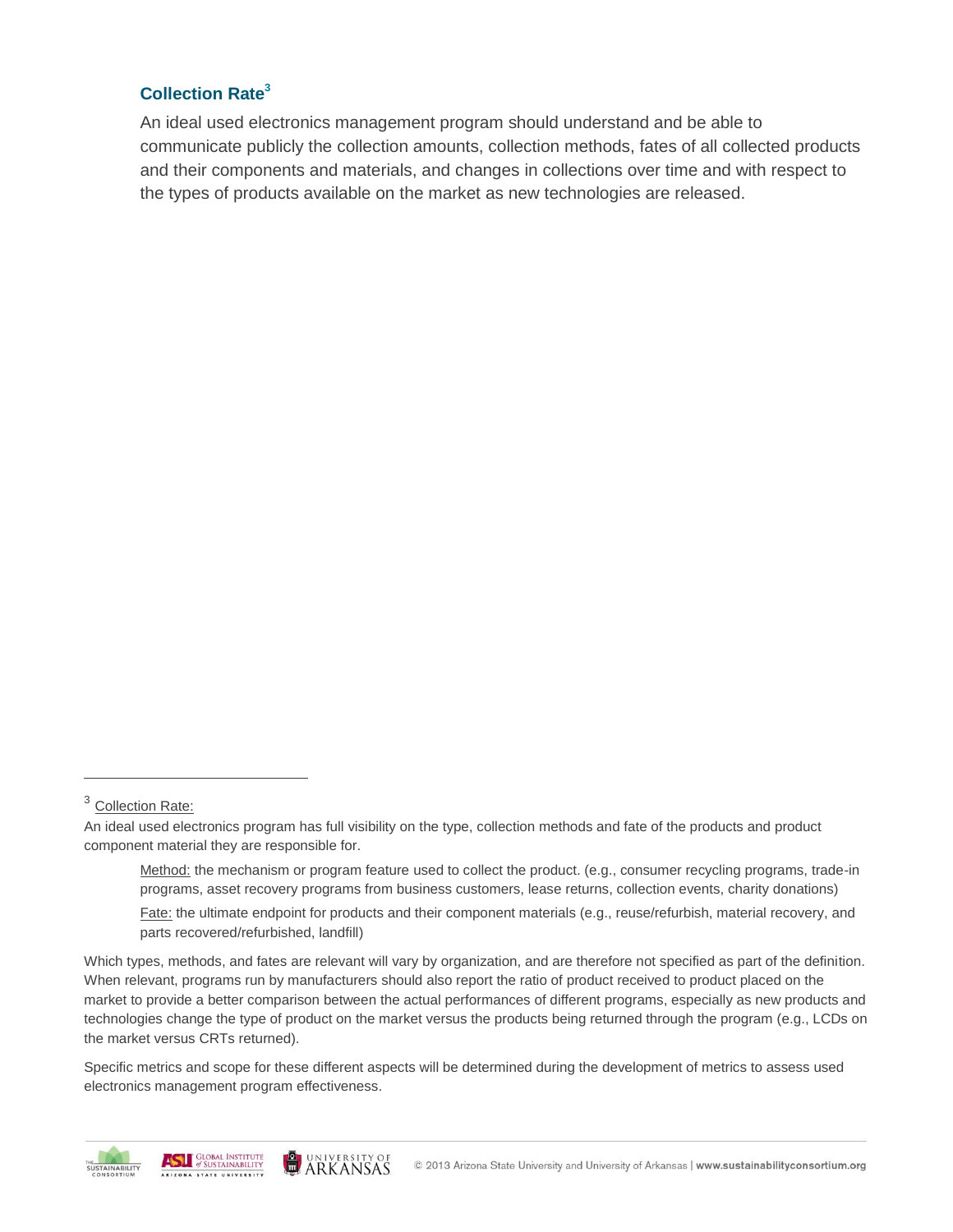# **Transparency & Accountability**

Under Transparency & Accountability, ideal used electronics programs demonstrate that they track and document the flow and fates of the materials for which they are responsible and that they practice due diligence to ensure that their downstream supply chain operates at the same or better levels of environmental and social responsibility as their own organization. It is important to note that the transparency and accountability of an organization's operations are not limited to the attributes listed here, only that these are a set of attributes directly related to activities that illustrate transparent and accountable operations.

# **Export Policy**

An ideal used electronics management program may include transboundary movement of equipment and materials, but must have mechanisms in place to ensure export is done responsibly and in a manner that is fully consistent with the Basel Convention<sup>4</sup>, including notification and the full consent of all countries involved in the downstream supply chain. When products and component materials are exported, it is critical that they:

- 1) Have positive financial value within the economy that imports them
- 2) Are handled exclusively in facilities with the capability to meet international standards for the protection of human health and environmental health.

All organizations handling used electronic products share accountability for ensuring environmentally and socially responsible treatment and due diligence activities. An ideal program enables both upstream and downstream partners to meet their responsibilities as well.

# **Auditing & Reporting**

An ideal program should perform due diligence on both its own operations and those of its downstream partners to ensure that the products and all components and materials from those products are handled in an environmentally and socially responsible manner which results in new uses or final disposal of material handled. Due diligence includes both auditing downstream operations by the program and reporting from downstream partners to ensure that all contractual requirements are met that signify responsible product, component, and material handling. Additionally, the program must communicate publicly how due diligence activities are implemented for both their operations and their downstream partners.

# **Certifications & Standards**

An ideal used electronics management program must be able to provide verifiable evidence that their downstream partners have an up to date certification to a stringent electronics recycling standard from a third-party certification body, which is accredited to certify to that standard by an International Accreditation Forum (IAF) member. Other processors that are used by an organization or their downstream partners who handle material not considered under the electronics recycling standard must be similarly certified to an appropriate and relevant standard for their appropriate industry when available. Relevant recycling standards may include but are not limited to national, international, regional, or local accredited standards that are available and appropriate for the management program.

 $\overline{a}$ <sup>4</sup> Basel Convention (1989). Basel Convention on the Control of Transboundary Movements of Hazardous Wastes and their Disposal. Basel, 22March1989. Retrieved from: [http://legal.un.org/avl/ha/bcctmhwd/bcctmhwd.html.](http://legal.un.org/avl/ha/bcctmhwd/bcctmhwd.html)

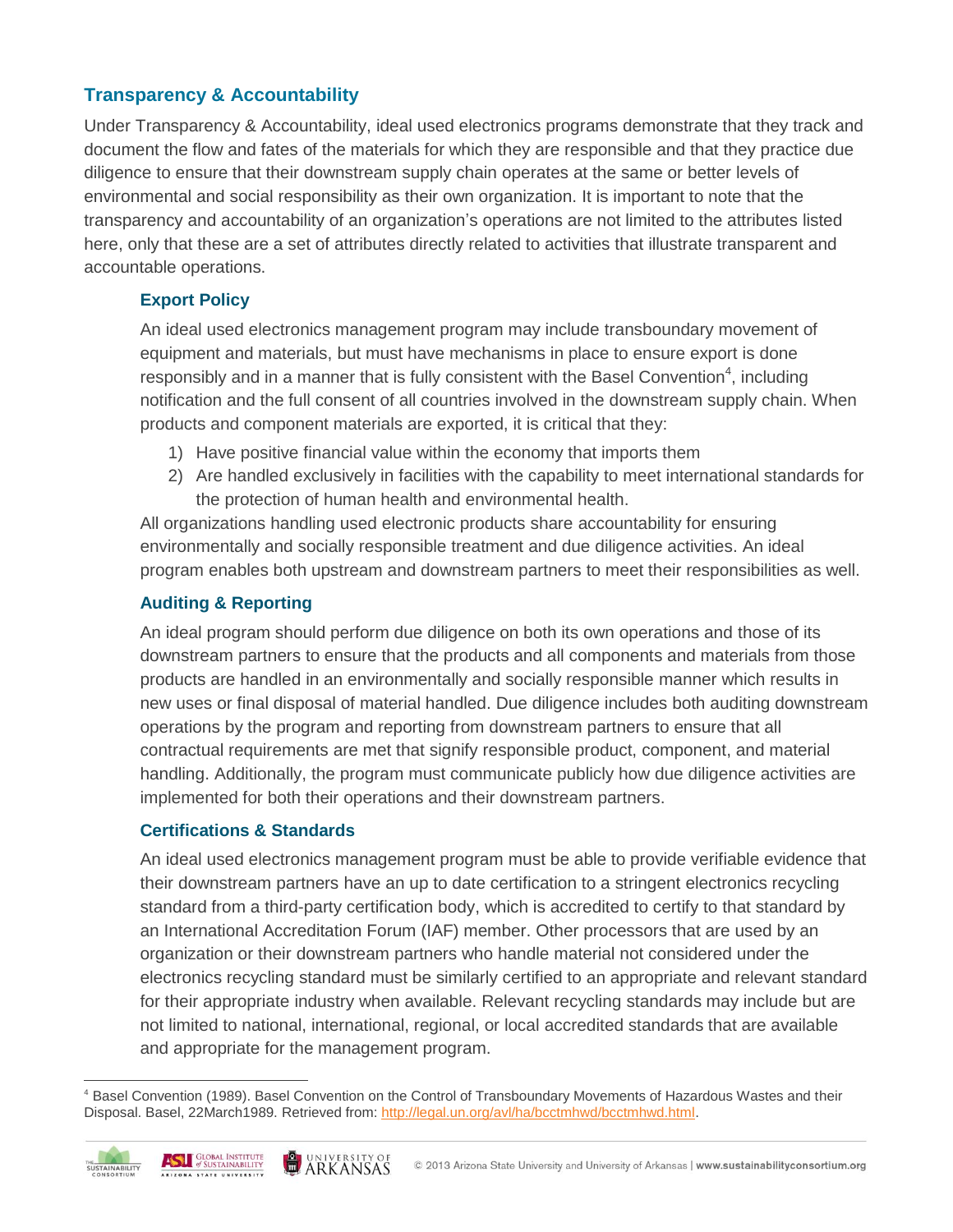# **Consumer Support & Service**

An ideal used electronics program optimizes its Consumer Support & Service in order to ensure that users of the program can effectively access and participate.

#### **Convenience – Cost**

An ideal used electronics program offers its services at no cost to users for basic collection and recycling services. Nominal fees tied to the cost of responsible collection, handling, and treatment may be charged by non-profit organizations or for additional services, such as data destruction, offered by any organization at the point of collection. Any fees associated with the program should be communicated clearly and up front.

#### **Convenience – Accessibility**

An ideal used electronics management program should ensure that its operations, or those of other organizations contracted by the program to collect products, are easily accessible by its target users, in terms of both location and hours of operation. The program needs to proactively inform the target users about where and how to use the program.

#### **Convenience – Scope of Program**

An ideal used electronics management program accepts a full range of electronic products within the IT and consumer electronics space, whether or not required by local, national, or regional regulations and whether or not strictly part of an organization's product portfolio for those organizations dealing in product sales.

#### **Data Protection & Privacy**

An ideal used electronics management program must ensure that any customer information or data is rendered inaccessible in order to fully and completely protect the customer's privacy and data. The ideal program is able to provide confirmation that such actions have been undertaken and document that any cost to the consumer is commensurate with the service provided. Methods and proof of destruction may vary with the type of program (e.g., commercial, lease return, individual consumer returns, municipal collection points) to reflect the nature of the administering program.

#### **Consumer Communication**

To be effective by any measure, an ideal used electronics management program must communicate its services by targeting the appropriate message to the relevant audience through multiple channels to inform and educate potential users about the program, its availability, the benefits of turning over used products, and the importance and value of reuse and recycling. Additionally, an ideal program must be able to provide evidence as to how it provides consumers with information as well as the scope and effectiveness of their communication. The methods of communication may vary by organization, but must still enable product users to make best use of the program.

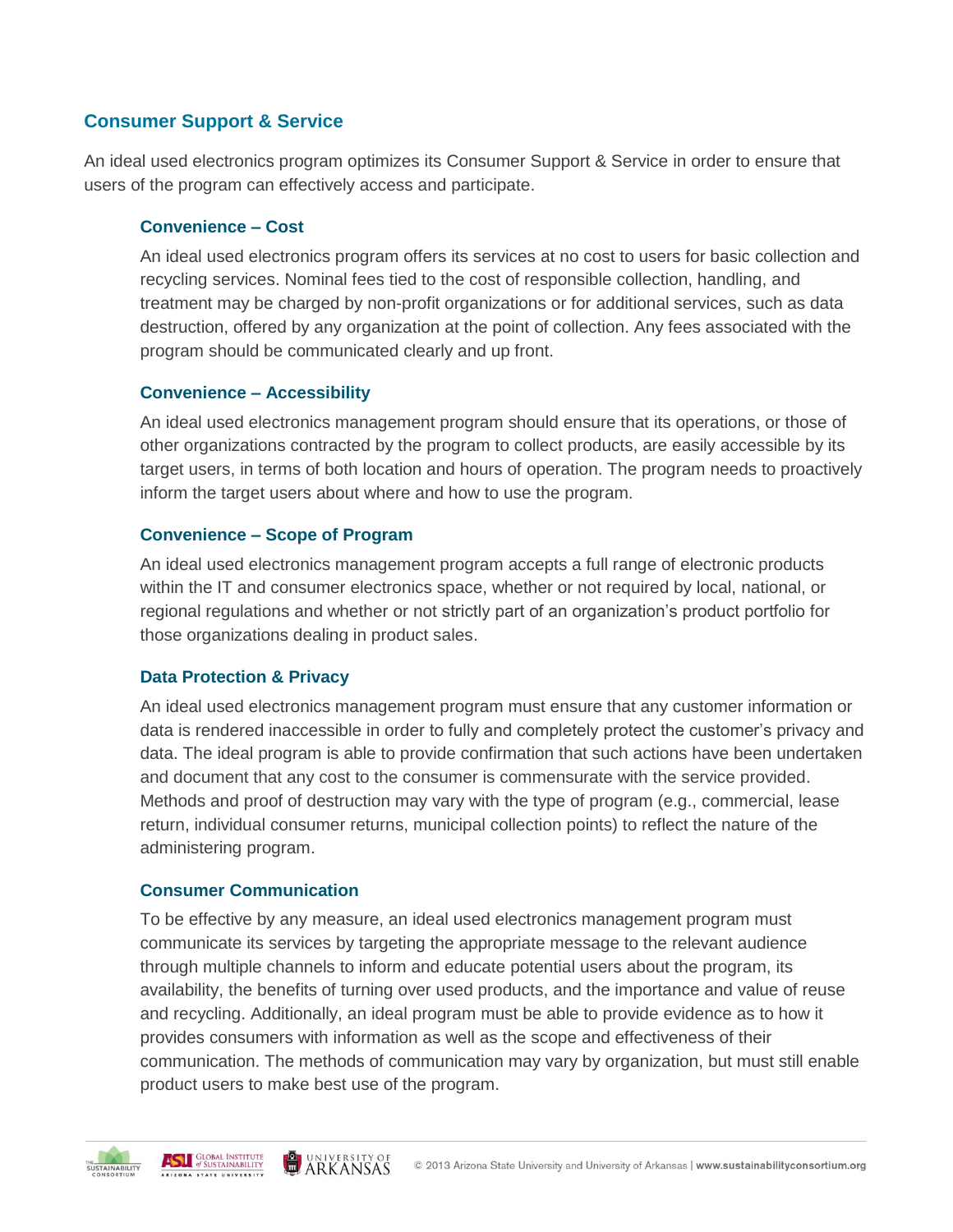# **Human Health, Safety & Rights**

The Human Health, Safety & Rights aspect of an ideal used electronics management program identifies and controls risks related to the health and well-being of workers and the communities surrounding program-related facilities.

#### **Operational Health and Safety Management System**

An ideal used electronics management program ensures that its facilities and all downstream partners utilize or adopt all of the practices, methods, and processes necessary to mitigate any negative impacts on worker health and safety. These may include, but are not limited to: reducing or eliminating ergonomic and equipment hazards, monitoring workplace environmental conditions on an ongoing basis, minimizing potential exposure to hazardous materials, maximizing injury and illness prevention including ongoing worker health monitoring for exposure in the workplace, and providing adequate training to workers to ensure the health and safety systems in place are effective.

#### **Upholding Worker Rights**

An ideal used electronics management program maintains policies and procedures to protect the legal rights of all workers within its own or downstream partner facilities as well as the rights of these workers that are recognized internationally, nationally, and regionally. An ideal program also ensures that workers are made aware of such rights and not retaliated against for exercising such rights.

#### **Sustainable Communities**

An ideal used electronics management program upholds its social responsibility to the communities in which it operates. This obligation includes ensuring that the organization's practices enhance the health and wellbeing of the community as a whole and enabling the community's right-to-know regarding materials handled and released into the surrounding air, land or water by the facility.

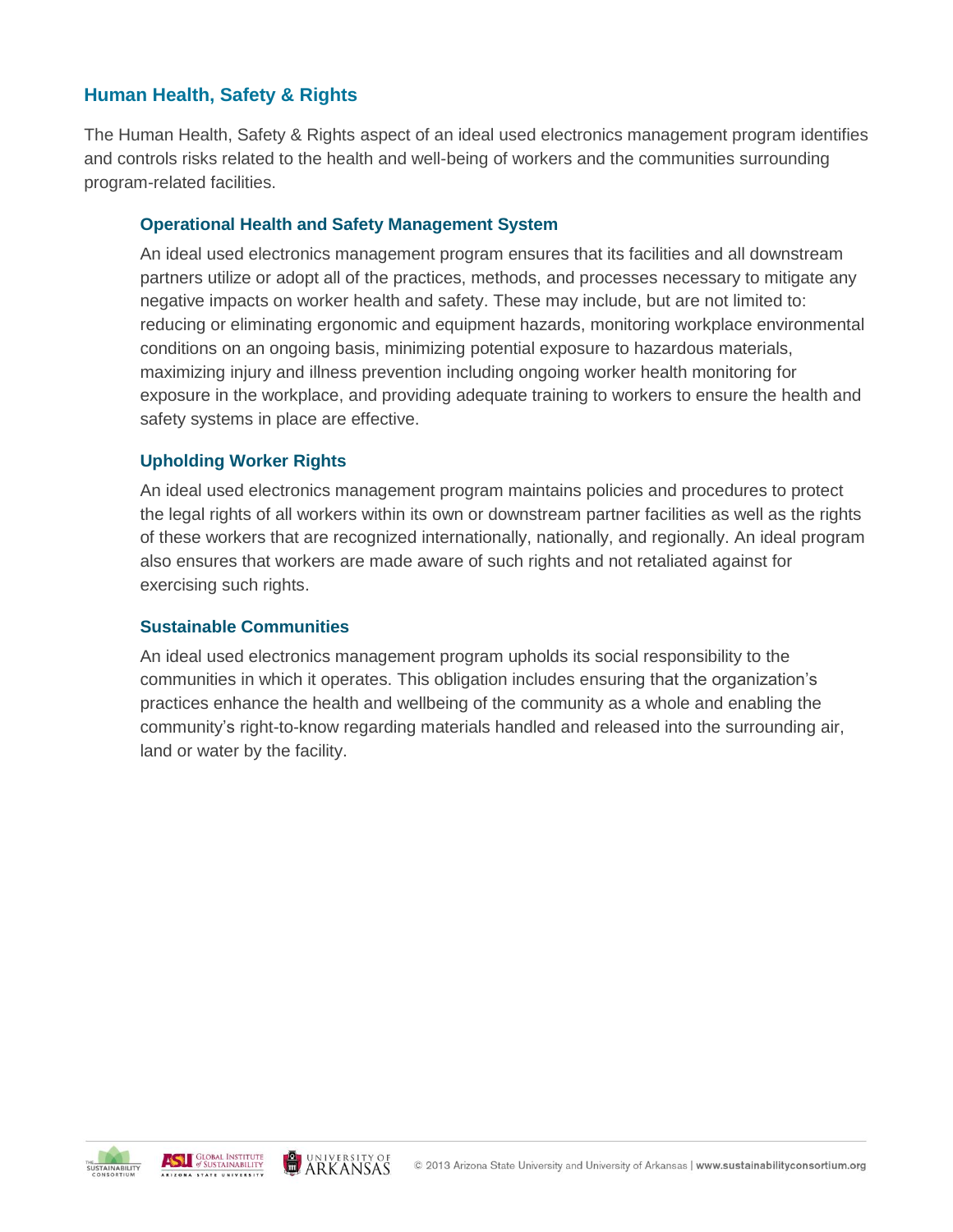## **Environmental Stewardship**

The Environmental Stewardship of an ideal used electronics program aims to conserve the embedded resources in the products and materials handled.

#### **Sustainable Resource Use**

To enable efficient resource use and recovery, an ideal used electronics management program should implement and adhere to the waste hierarchy<sup>5</sup>, with emphasis on reuse and refurbishment of products, components, and materials, and must ensure that those with the greatest environmental burden or economic value are optimally managed throughout material recovery and disposal. Mass balance and tracking material and product flows through the program supply chain to their final reuse, refurbishment, recovery or disposal is considered necessary to meet these obligations.

#### **Information Feedback Loop**

An ideal used electronics management program enables continuous improvement in product design to minimize or eliminate components, materials or configurations that are difficult to process through proactive engagement between recyclers and design teams at original equipment manufacturers. This engagement must provide information and guidance regarding product design to improve responsible handling and processing of products, components, and materials at the end-of-life of the product as well as feedback regarding materials for which no economically viable market exists to enable maximum resource recovery.

#### **Environmental Assessment**

An ideal used electronics management program must engage with its downstream partners to understand and characterize the effects and minimize the impacts of the program it handles on the environment, at both a local and global scale.

 $5$  The waste hierarchy defines the order in which electronic equipment reaching the end of its first useful life is handled. The hierarchy is: 1) prevention of waste generation; 2) preparation for refurbishing and reuse; 3) recycling; 4) incineration with state-of-the-art flue gas cleaning and energy recovery; 5) incineration with state-of-the-art flue gas cleaning without energy recovery; 6) disposal on landfill sites. (Waste Framework Directive, End-of-waste criteria. Directive 2008/98/EC of the European Parliament and of the Council of 19 November 2008 on waste and repealing certain Directives (Test with EEA relevance). OJ L 312, 22/11/2008. Retrieved from [http://ec.europa.eu/environment/waste/framework/end\\_of\\_waste.htm.](http://ec.europa.eu/environment/waste/framework/end_of_waste.htm))



 $\overline{a}$